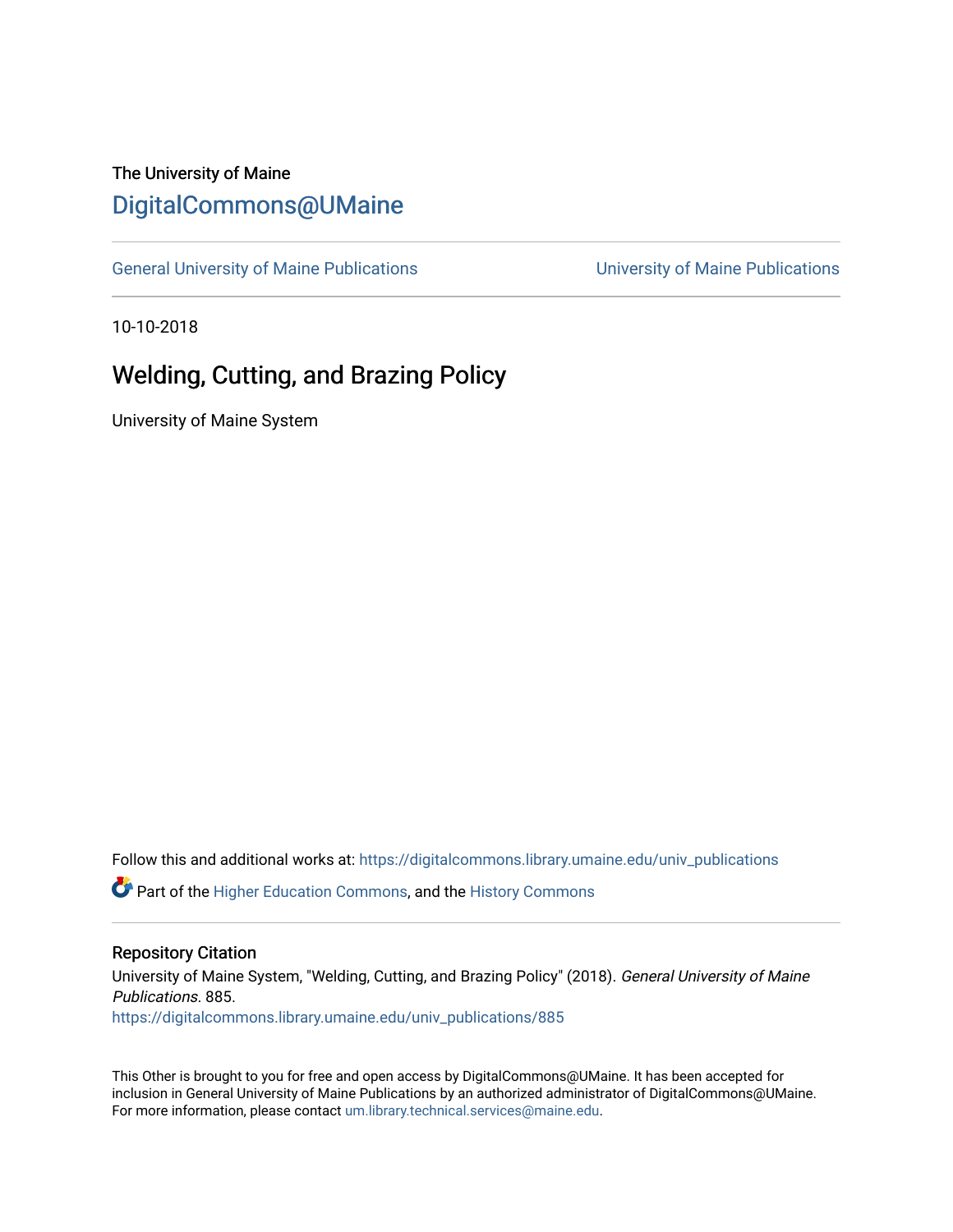## Welding, Cutting, and Brazing Policy

## General

This policy is intended to reduce and control fire, explosion, and thermal burn hazards associated with welding, cutting, and brazing operations, and must be used in conjunction with any other applicable University/Campus policies and programs.

This policy applies to all individuals engaged in welding, cutting, or brazing activities located on University premises, and to those individuals performing off-site welding, cutting, and brazing activities as part their employment or course work at the University.

#### Regulatory Guidance

- Occupational Health and Safety (OSHA) 29 CFR 1910 Subpart Q
- National Fire Protection Association (NFPA) 51B, Fire Prevention in Use of Cutting and Welding Processes
- American National Standards Institute (ANSI) F4.1-8
- ANSI G7.1, *Compressed Gas Association Commodity Specification for Air*
- ANSI Z49.1, 87.1

#### Requirements

Prior to welding, cutting, or brazing a personal protective equipment certification must be completed in accordance with the University/Campus Personal Protective Equipment (PPE) Policy.

Individuals performing welding, cutting, and brazing must be qualified to perform such work or be under the direct supervision of a qualified instructor in a lab/shop setting.

## **The following general work practices apply to all operations:**

- Unless authorized by a *Hot Work Permit*, welding, cutting and brazing operations must be conducted in a designated welding area
- No welding, cutting or brazing is allowed in an area containing flammable liquids, gases, vapors or dust air mixtures.
- Before cutting, welding, or brazing is permitted, the area must be inspected by the Supervisor or Instructor responsible to ensure that it is fire safe.
- Floor, wall, and duct openings must be tightly covered prior to performing welding or cutting operations.
- Welding, cutting or brazing operations are not allowed in buildings that have automated fire protection systems when the systems are impaired, without prior approval from the *Authority Having Jurisdiction* and after implementing appropriate temporary protective measures.
- Welding, cutting or brazing operations are prohibited near areas where large quantities of readily ignitable material(s) are stored.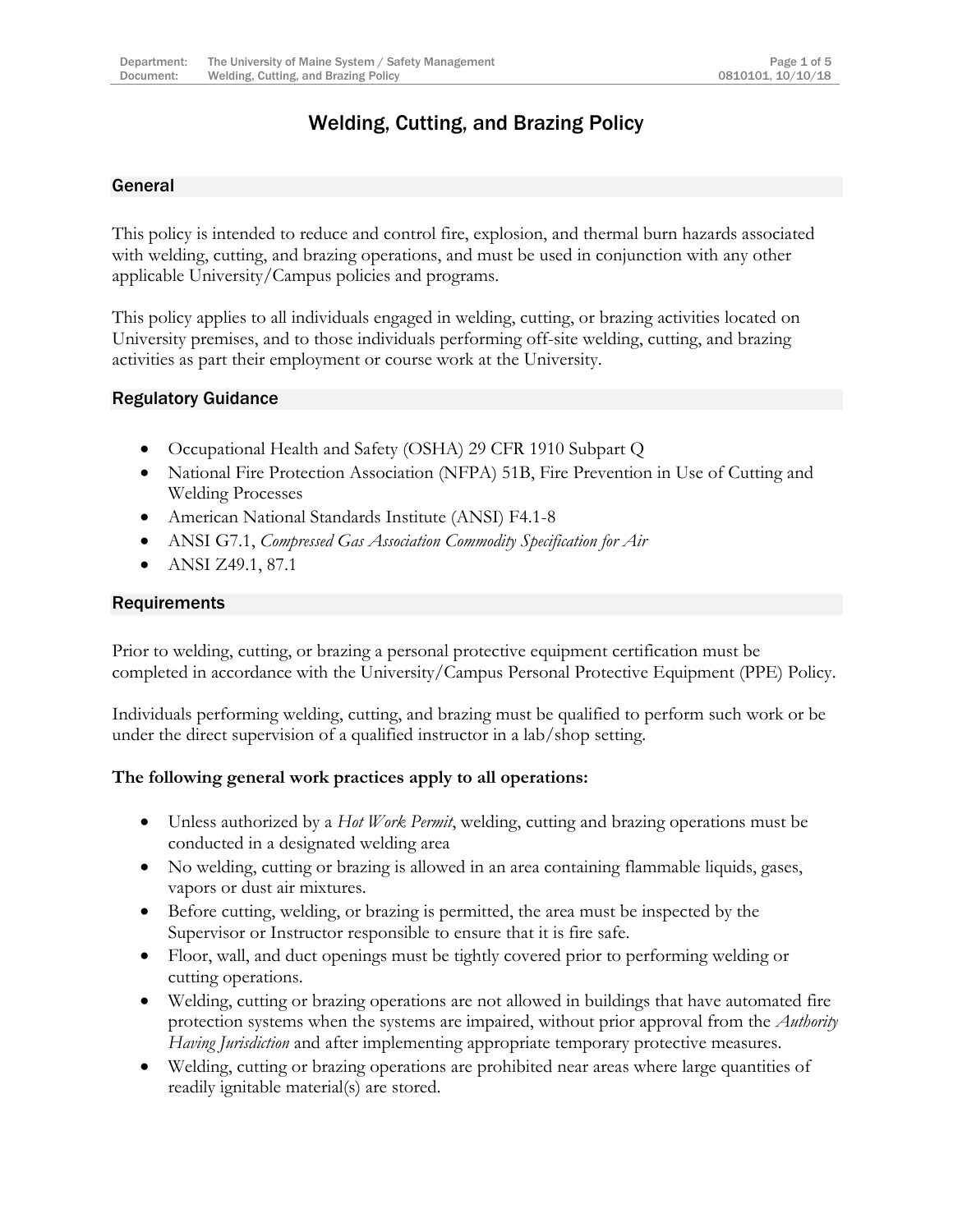- Protective measures must be implemented whenever heat generated by welding, cutting or brazing operations could be transmitted to combustible materials by conduction.
- Trip and slip hazards must be minimized by keeping tools, debris and other items cleaned-up and in their proper location(s) (Don't throw electrode or rod stubs on the floor.)
- Utilize approved fall protection to protect employees when they are working above 4 feet in elevation, or when working around dangerous equipment or machinery, into which they could fall.
- Inspect all welding, cutting and brazing equipment prior to each use.
- Special protection against electric shock must be provided, while arc welding or cutting in wet, damp, high humidity locations.
- Inspect and use welding, cutting or brazing equipment as directed by the manufacturer(s).
- All hollow spaces, cavities or containers must be vented to permit the escape of air or gases before preheating, cutting or welding (purging with inert gas is recommended).
- Welding, cutting or brazing is not permitted on used piping, drums, barrels or other containers, unless they have been thoroughly cleaned and the operations are approved using a *Hot Work Permit*.

## **Fire Watch:**

In addition to the permit requirements listed under general requirements, a Hot Work Permit and a Fire Watch must be instituted whenever:

- a) Welding, cutting or brazing operations are conducted outside a designated area.
- b) Combustible materials are located within a 35 foot radius of the welding, cutting or brazing operation; or appreciable combustible materials that could be easily ignited by sparks are located more than 35 feet away.
- c) Wall or floor openings within a 35 foot radius expose combustible material in adjacent areas including concealed spaces in walls or floors.
- d) Combustible materials are adjacent to the opposite side of metal partitions, walls, ceilings, or roofs and are likely to be ignited by conduction or radiation.

The fire watch will be knowledgeable in the following areas:

- Fire Extinguisher Use and Emergency Procedures.
- Use and location of emergency equipment in the vicinity of the work.
- Fire prevention strategies as outlined by permits and work procedures.
- Hazards of chemicals used in the area, when applicable.

A fire watch must be maintained for at least ½ hour after the completion of the cutting or welding operation to detect and extinguish smoldering fires and must meet all of the following requirements:

- The fire watch must stay in the immediate vicinity of the work. The fire watch will coordinate his/her breaks and lunch with the people doing the work. The fire watch does not perform any independent operating function.
- A fire watch must have fire extinguishing equipment readily available and be trained in its use.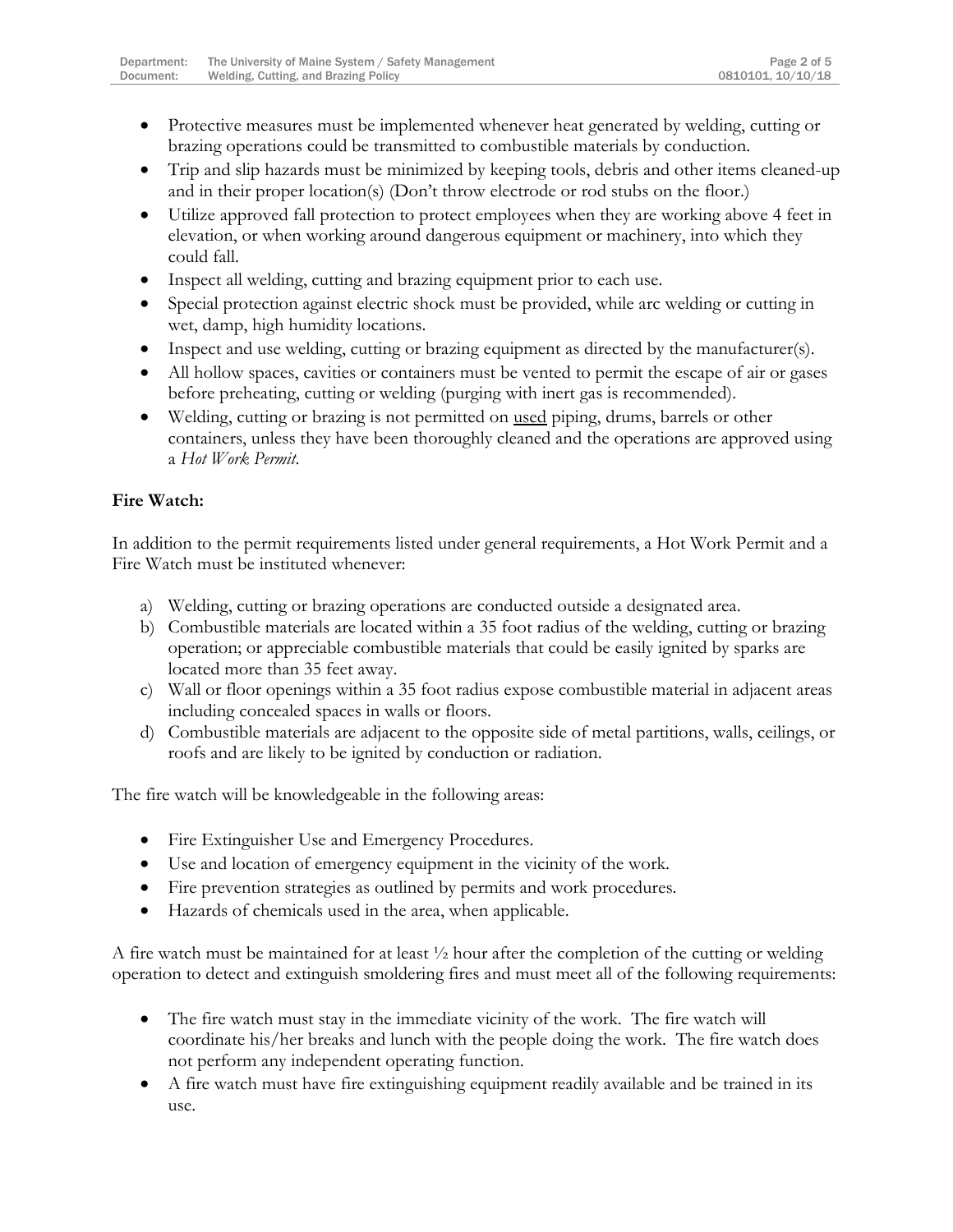- A fire watch shall be familiar with facilities and procedures for sounding an alarm in the event of a fire.
- The fire watch must stay alert to all activities that could have any effect on the work and should be particularly alert to conditions that may have changed after the *Hot Work Permit* was issued (i.e., must be knowledgeable of, and assist in isolating of potential hazards, lay down plastic, fire blanket and hose down area when/where appropriate).
- The fire watch will verify that there is no ignition sources (smoldering materials, etc.) left anytime work is discontinued.
- The fire watch is required to shut down the work anytime a situation exists that could cause a fire or explosion.
- If a fire occurs, it will be the responsibility of the fire watch to initiate the appropriate firefighting procedure within their level of training and equipment or stop work and activate alarm system.

If a fire watch has to leave the job for any reason, the job must be shut down or the fire watch must be relieved by another fire watch.

## **Welding of Toxic Material:**

- Local exhaust ventilation must be utilized when welding / cutting / brazing on any metal containing or coated with the following elements, or compounds in order to keep exposures below safe level;
	- o Lead
	- o Fluorine
	- o Zinc (galvanized metal)
	- o Beryllium (use an airline respirator also)
	- o Cadmium
	- o Mercury
- Adequate mechanical ventilation must be utilized when oxygen-acetylene welding on stainless steel containing materials.

In addition to using adequate mechanical ventilation, air monitoring must be performed to assess potential exposure(s) and help determine system requirements and PPE requirements if the user cannot verify ventilation system meets specified ventilation requirements.

## **Welding in Confined Spaces:**

- All welding, cutting, and brazing operations carried in a confined space (relatively small or restricted spaces such as pipes, tanks, boilers, pressure vessels, small compartment of a ships etc. – as defined in 29 CFR 1910.252) must be adequately ventilated to prevent the accumulation of toxic materials or possible oxygen deficiency.
- Ventilation systems must protect not only the welder, but also the helpers and other personnel in the immediate vicinity.
- All breathing air being supplied to the welder(s) shall be "D grade breathing air" as outlined in ANSI G7.1, *Compressed Gas Association Commodity Specification for Air*.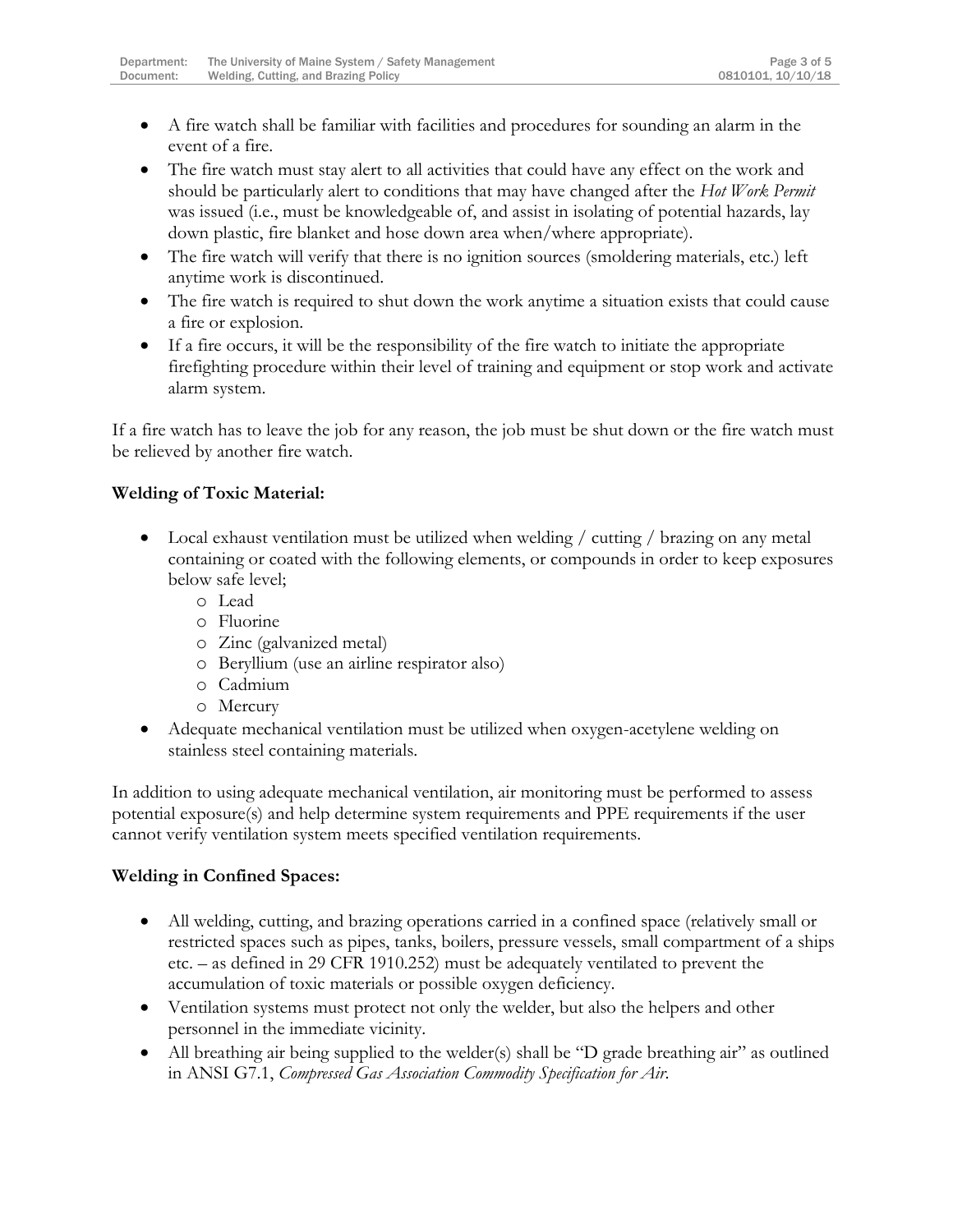- Compressed gas cylinders shall not be taken into confined spaces and must be located as far as practical from the opening of the confined space.
- If welding, cutting, or brazing inside a confined space is interrupted (e.g., due to work breaks), special precautions should be instituted. Disconnect power to arc welding or cutting units and remove electrode from holder. Turn off torch valves and shut off the gas supply to gas welding / cutting / brazing units at a point outside the space. Remove torch and hose from the space, if possible.

Any welding, cutting, or brazing operations performed in a confined space that contains any other hazards (other than those atmospheric hazards listed above) must also comply with the University/Campus Confined Space Program.

## Responsibilities

The **Chairperson or Director** is responsible for ensuring that employees permitted to weld, cut, or braze as part of their employment or coursework receive appropriate training.

**Supervisors and Instructors** are responsible for:

- ensuring that welding operators comply with requirements of this policy;
- the safe operation of welding, cutting, and brazing equipment;
- inspecting and maintain all welding, cutting, and brazing equipment;
- ensuring all individuals who weld, cut or braze are qualified to do so;
- inspecting the area where the welding, cutting, or brazing is to be performed to ensure that it is a fire safe area;
- ensuring that designated areas meet all regulatory requirements;
- authorizing hot work permits and assigning a fire watch, when required; and
- conducting Personal Protective Equipment Assessment(s).

**Employee and Student Operators** are responsible for:

- following all established safe procedures,
- utilization of the proper protective clothing and equipment, and
- notifying the Supervisor or Instructor of any hazards that arise.

## **Definitions**

**Fire Watch** – An individual, or group of individuals, who have access to fire extinguishers (and have been trained in their use), and who have been assigned to watch the welding / cutting / brazing area for ignition of combustible material(s).

**Hot Work Permit System** – A system utilized to conduct a formal review of welding, cutting or brazing activities and issuance of permits to inform individuals involved with welding / cutting / brazing of materials of the required safety procedures. The hot work permit must be issued by a supervisor.